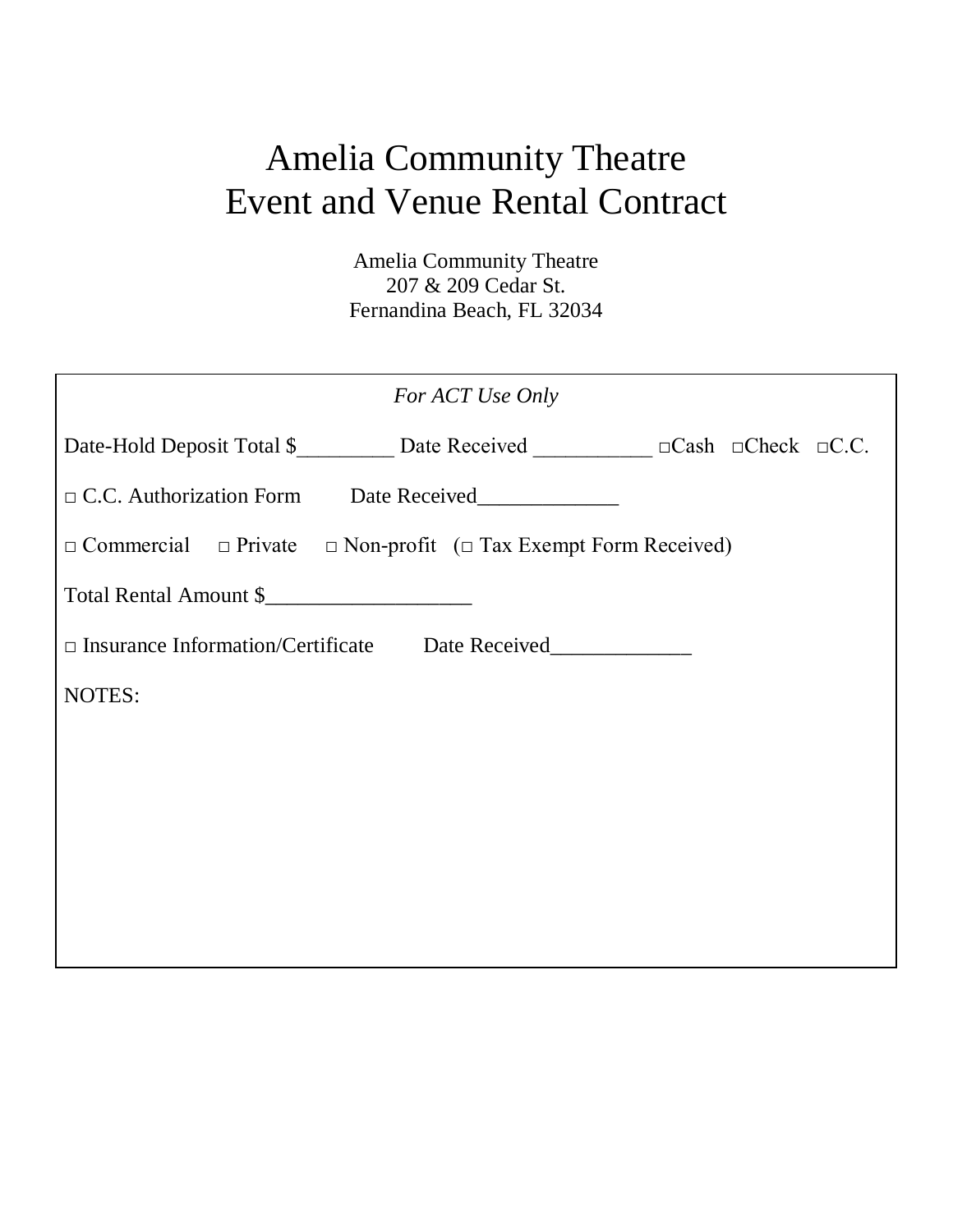# Rental Information

| Event date(s): $\_\_\_\_\_\_\_\_\_\_\_\_\_\_\_\_\_\_\_$<br>(For rentals covering multiple days, please fill out the multi-day schedule at the end of the contract.)                                   |  |
|-------------------------------------------------------------------------------------------------------------------------------------------------------------------------------------------------------|--|
| Load-In/Set-Up Start Time: __________                                                                                                                                                                 |  |
| Event Start Time:                                                                                                                                                                                     |  |
| Event End Time:                                                                                                                                                                                       |  |
| Load-Out/Clean-Up End Time: __________                                                                                                                                                                |  |
|                                                                                                                                                                                                       |  |
|                                                                                                                                                                                                       |  |
| Single event or multiple days/nights - Description:                                                                                                                                                   |  |
| (For the best event pre-planning and production please provide on the following page a detailed plan and<br>schedule for specific times and aspects of your event).<br>Renter/Client(s)/Company Name: |  |
|                                                                                                                                                                                                       |  |
|                                                                                                                                                                                                       |  |
|                                                                                                                                                                                                       |  |
| Company/Organization:                                                                                                                                                                                 |  |
|                                                                                                                                                                                                       |  |
|                                                                                                                                                                                                       |  |
| Email Address:<br><u> 2000 - 2000 - 2000 - 2000 - 2000 - 2000 - 2000 - 2000 - 2000 - 2000 - 2000 - 2000 - 2000 - 2000 - 2000 - 200</u>                                                                |  |
| <b>Onsite Contact:</b><br>Same As Above $\Box$<br>(If different, list below)                                                                                                                          |  |
|                                                                                                                                                                                                       |  |
|                                                                                                                                                                                                       |  |
|                                                                                                                                                                                                       |  |
|                                                                                                                                                                                                       |  |
| Email Address:                                                                                                                                                                                        |  |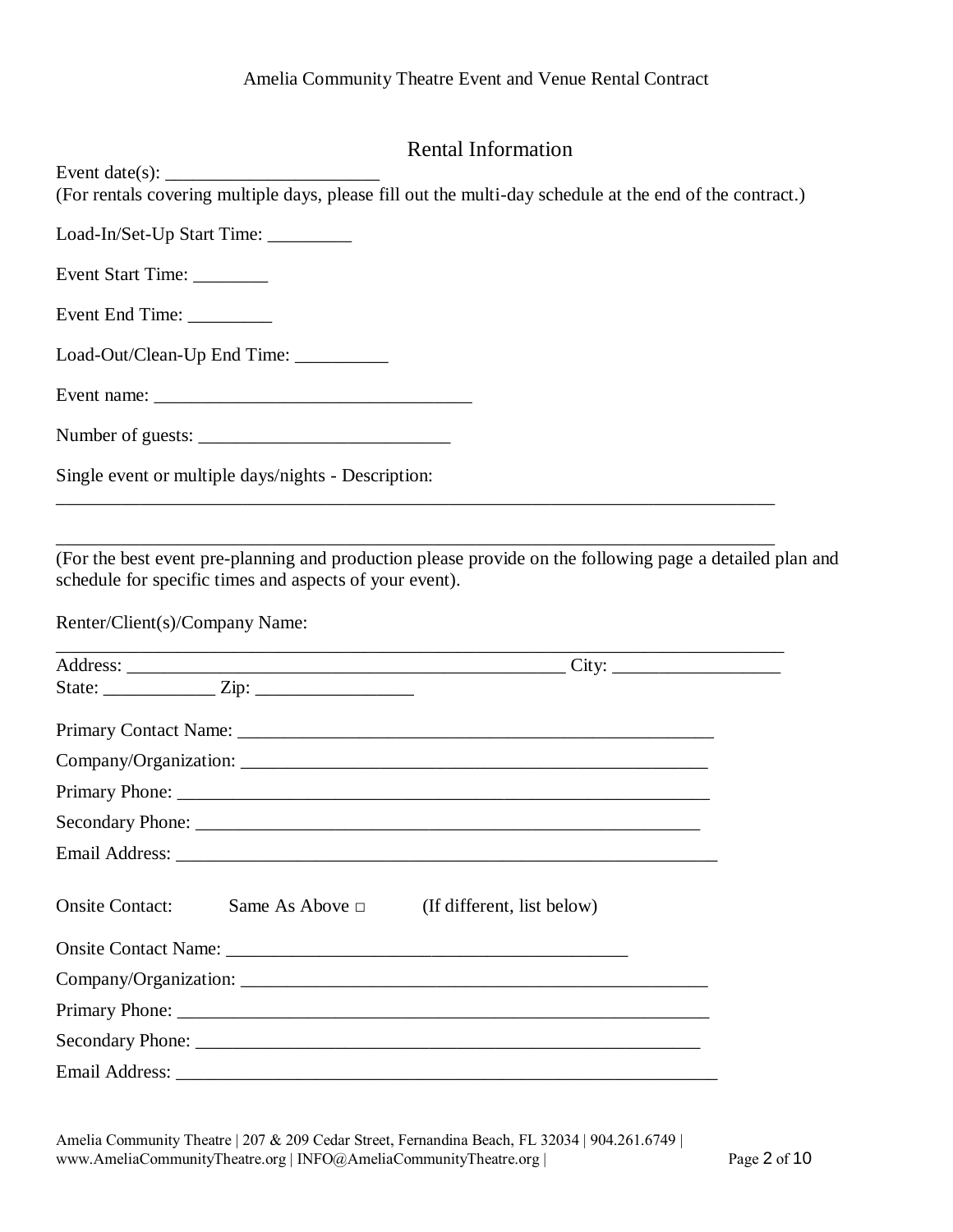ACT strives to provide hospitable and affordable rental options for the local community and organizations. We reserve the right to exclude certain activities/events which may not be appropriate for the Theatre. We have three pricing tiers which offer a reduced rental rate for personal events and non-profit organizations.

**Commercial**: Any group using the theatre for profit, when an admission fee is charged, tickets sold, or a service or product is offered for sale.

**Private:** Any group function not open to the public that does not charge any type of fee or admission for the event.

**Non-Profit:** A registered 501C(3) organization. Note: A copy of your current tax-exempt letter or certificate as well as a copy of your non-profit certificate (if available) must be included with your Date-Hold Deposit.

| <b>Mainstage Theatre</b>    | <b>Mainstage Lobby</b>          | <b>Studio 209 Theatre</b>   |
|-----------------------------|---------------------------------|-----------------------------|
| (Mainstage Lobby included)  | (Lobby Only)                    | (Studio 209 Lobby included) |
| (170 Auditorium Seats)      | (150 Standing or 75 Dinner      | (80 Auditorium Seats)       |
|                             | Seating or 100 Lecture Seating) |                             |
| $\Box$ Commercial \$1000.00 | $\Box$ Commercial \$750.00      | $\Box$ Commercial \$600.00  |
| $\Box$ Private \$800.00     | $\Box$ Private \$600.00         | $\Box$ Private \$500.00     |
| $\Box$ Non-profit \$500.00  | $\Box$ Non-profit \$350.00      | $\Box$ Nonprofit \$250.00   |
|                             |                                 |                             |

NOTE: Rental time is based on six (6) hours, which is inclusive of load-in and load-out. Additional time, if needed or requested, is subject to additional fees of \$50.00/hour for each hour more than six (6) in a single day.

| $\Box$ One Hour $\Box$ Two Hours $\Box$ Three Hours<br>\$50.00/Hour Over Base Rental Time<br>\$50<br>\$100<br>\$150 | <b>Total Additional Hours Requested</b> |  |  |  | $\Box$ Other |
|---------------------------------------------------------------------------------------------------------------------|-----------------------------------------|--|--|--|--------------|
|---------------------------------------------------------------------------------------------------------------------|-----------------------------------------|--|--|--|--------------|

A signed contract and Date-Hold deposit in the amount of \$150.00 (per each day rented) must be received to reserve your date(s) and time(s). This deposit will be credited toward the total rental fee and is due a minimum of thirty (30) days prior to your event.

| <b>Total Date-Hold Deposit Required</b> |       |       | $\Box$ One Day $\Box$ Two Days $\Box$ Three Days $\Box$ Other |  |
|-----------------------------------------|-------|-------|---------------------------------------------------------------|--|
| \$150.00/Day Rented                     | \$150 | \$300 | \$450                                                         |  |

A Damage Deposit of \$150.00 is due by credit card. (Please see the credit card authorization form at the end of this contract). NOTE: Unless damages are incurred during the rental, no charge will be placed on the credit card. This is a required, non-charged deposit and is not part of the rental fee. The credit card authorization form is due at the time of the reservation along with the Date-Hold Deposit. You are responsible for clean up immediately after the event. This includes food, beverages, dishes and garbage. All chairs, tables, etc. must be cleared away and the theatre left in the condition it was prior to the event. If damages are incurred during the rental; including but not limited to damage to the building, equipment, and furnishings, your credit card on file will be charged. This includes additional cleaning expenses if necessary. Once it has been inspected by ACT and found to be in good condition, as determined by the Theatre, your authorization form will be voided. If you cancel your event within the necessary timeframe, the credit card authorization form will be voided.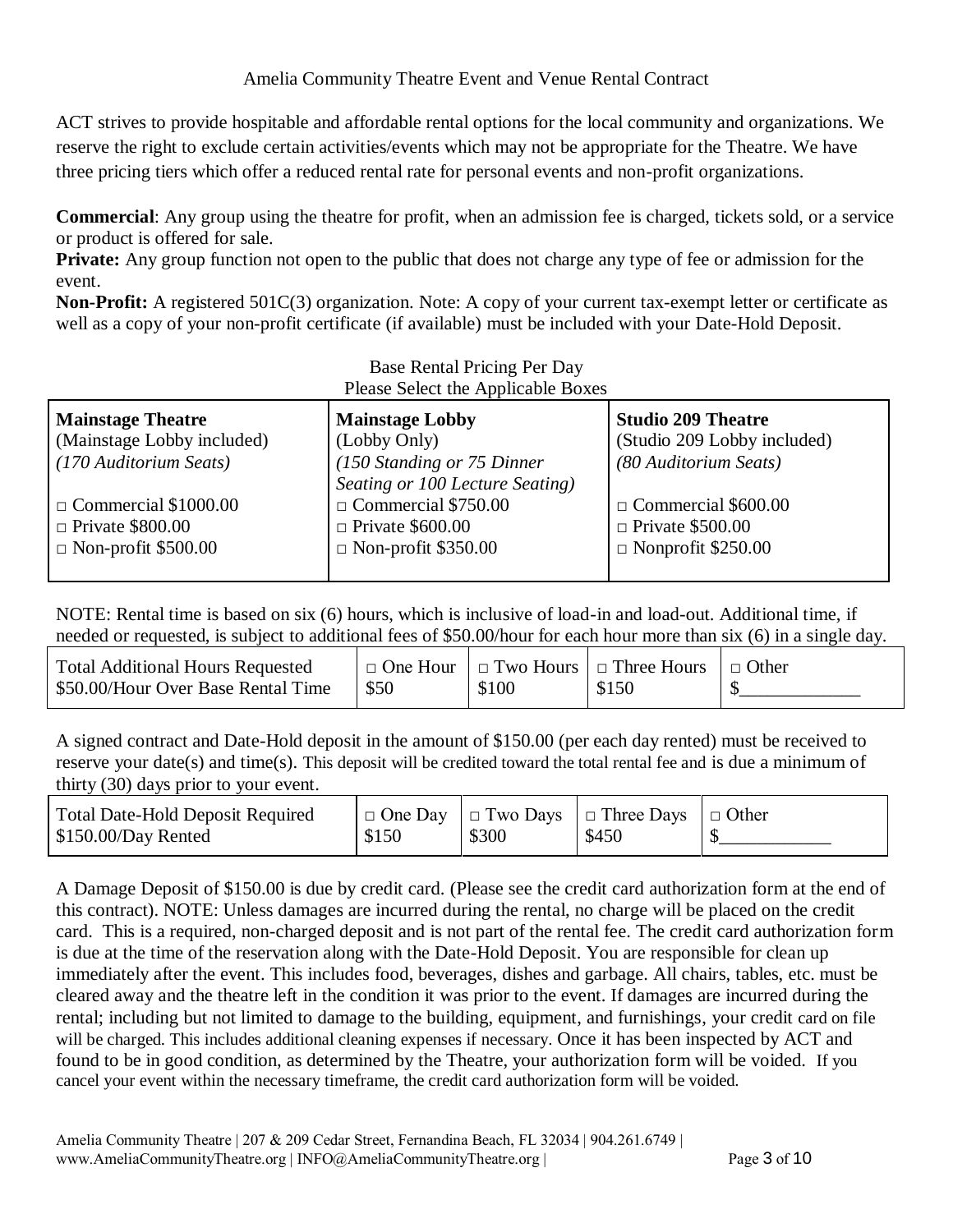#### Amelia Community Theatre Event and Venue Rental Contract

|        | I icase Scient the Applicable DOACS                                         |                                                                                        |
|--------|-----------------------------------------------------------------------------|----------------------------------------------------------------------------------------|
| $\Box$ | Ticketing and Box Office<br>$\Box$ Mainstage<br>$\Box$ Studio 209           | \$100.00/performance on the Mainstage<br>\$50.00/performance in the Studio 209 Theatre |
| $\Box$ | <b>Stage Manager (Backstage)</b>                                            | \$25.00/hour (4 hour minimum)                                                          |
| $\Box$ | Electric Piano (Yamaha Clavinova)                                           | \$75.00/day/piano                                                                      |
| П      | Sound (Specific Requested Equipment Use Only,<br>No Operator)               | \$75.00/day                                                                            |
| $\Box$ | Audio/Sound Operator                                                        | \$25.00/hour (4 hour minimum)                                                          |
| $\Box$ | Stage Lighting (Use of Existing Lighting)<br>Instruments Only, No Operator) | \$75.00/day                                                                            |
| $\Box$ | <b>Lighting Operator</b>                                                    | $$25.00/hour$ (4 hour minimum)                                                         |
| $\Box$ | Projector and Screen (11'x17' Rear Projection<br>Screen and 2K Projector)   | \$75.00/day (Limited placement due to size)                                            |
| □      | Projectionist (Operator)                                                    | $$25.00/hour$ (4 hour minimum)                                                         |

# Additional Services Pricing (Availability Determined by Theatre) Please Select the Applicable Boxes

Payments should be made to AMELIA COMMUNITY THEATRE. Cash, check, Visa, MasterCard, and Discover are accepted. A credit card authorization form is located on the last page of this contract. Full payment of the total rental fees is due the first day of the event and must be paid before the event begins. In the event of a cancellation, the reservation deposit will be refunded if the notice of cancellation is made in writing more than twenty-five (25) days before the event date. No refunds of the Date Hold Deposit will be paid if you cancel your event within the 24 days prior to your event, as your agreement to rent Amelia Community Theatre on this date may cause the loss of additional bookings or business.

NOTE: This contract is subject to the conditions listed on the following pages. Please initial and date the following pages.

| Subtotal Base Rental Price & Additional Hours Cost |  |
|----------------------------------------------------|--|
| <b>Subtotal Additional Services Cost</b>           |  |
| Total Rental Cost                                  |  |

Acknowledged, agreed, and authorized by PRIMARY CONTACT/RENTER:

date:  $\frac{1}{\sqrt{1-\frac{1}{2}}}$ Acknowledged and agreed by AMELIA COMMUNITY THEATRE:

 $\text{date:}$ 

Amelia Community Theatre | 207 & 209 Cedar Street, Fernandina Beach, FL 32034 | 904.261.6749 | www.AmeliaCommunityTheatre.org | INFO@AmeliaCommunityTheatre.org | Page 4 of 10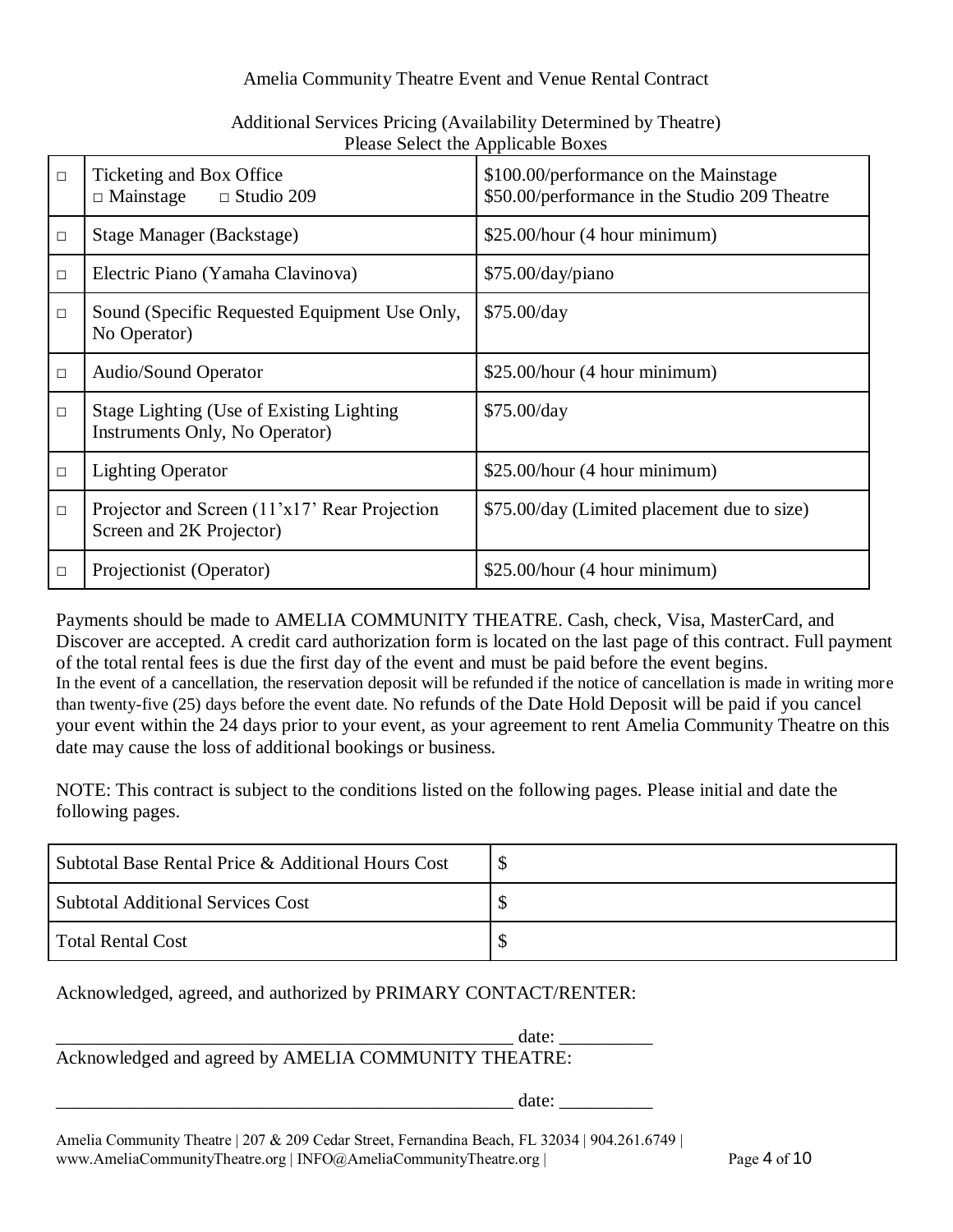# CONDITIONS AND RESPONSIBILITIES OF RENTER

#### DEPOSIT/RENTAL FEES

A signed contract and date-hold deposit in the amount of \$150.00 (per each day) must be received to reserve your date(s) and time(s). A refundable Damage Deposit of \$150.00 is due by credit card. This is a required, returnable deposit and is not part of the rental fee. These deposits are due at the time of the reservation. Full payment of rental fees and any other fees related to the venue rental are due immediately preceding the event.

#### INSURANCE

Special Event Liability insurance is required of all renters and a Certificate of Liability Insurance is due no later than ten (10) days prior to your event. The insurance must, at renter's sole expense, provide and maintain public liability and personal property damage insurance, insuring Amelia Community Theatre employees, contractors, contracted vendors, and agents of the theatre against all bodily injury, property damage, personal injury and other loss arising out of renter's use and occupancy of the premises, or any other occupant on the premises, including appurtenances to the premises and sidewalks.

If you are going to serve alcohol, it is recommended that your policy includes Host Liquor Liability coverage to protect you against alcohol related accidents, as you are ultimately liable for the safety of your guests. Established catering services may use their license and insurance to cover this.

Any caterers and/or outside vendors, companies, and/or institutions contracted by you for the event must provide a copy of their certificate of insurance and catering license to Amelia Community Theatre and will be delivered at least ten (10) days prior to the event.

# LIABILITY

Renter agrees to indemnify, defend, and hold Amelia Community Theatre, its Board of Directors, officers, employees, and agents harmless and without liability for any accident or injury occurring in the Amelia Community Theatre buildings or premises while you are renting one or more of the facilities. You accept responsibility for anyone allowed in the building and agree to hold the Amelia Community Theatre harmless and without liability for any action taken by anyone within the building or on the premises during the rental period. Amelia Community Theatre reserves the right to refuse service or cancel the rental agreement at any time.

In the event Amelia Community Theatre, its Board of Directors, officers, employees, and/or agents, are required to file any action in court in order to enforce any provisions of this agreement, the renter agrees to pay Amelia Community Theatre, its Board of Directors, officers, employees, and/or agents, all reasonable attorney fees, court fees, and costs of suit incurred by Amelia Community Theatre, including all collection expenses and interest due.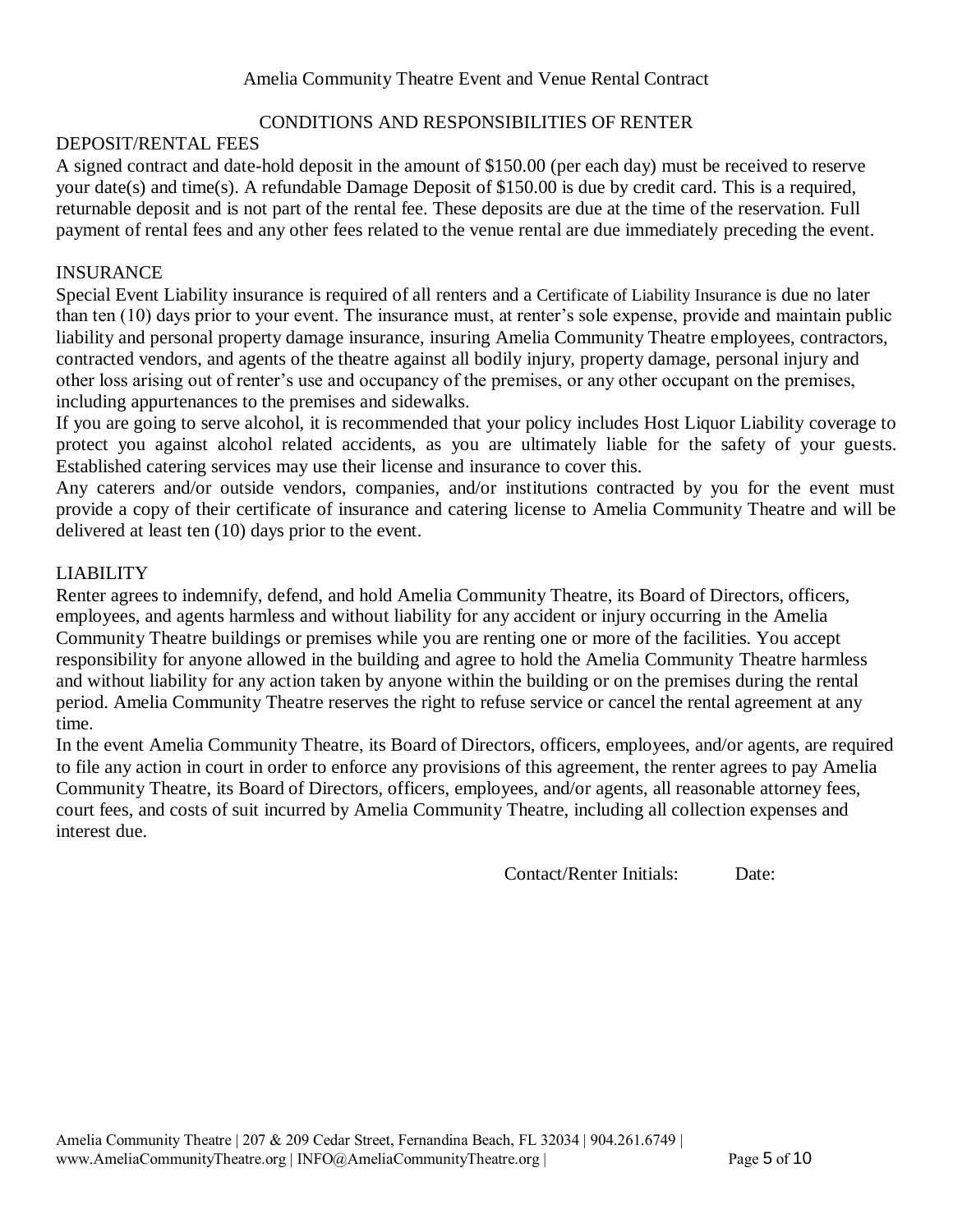# CATERING KITCHEN

Kitchen Policy — The Mainstage kitchen is a production space and is included in rentals of the Mainstage Theatre or Mainstage Lobby. It is to be used for final food presentation, plating and bussing only. Please note that Amelia Community Theatre does not provide dishes, glassware, pots, pans, knives or utensils. The kitchen production space will be provided in a clean condition and the space should be returned to a clean condition immediately following your event.

Caterers must remove all trash, composting and recyclables from the site as we do not have adequate facilities. All trash, including sorted recyclables and properly sorted compost, must be collected, properly bagged and removed by the caterer.

Food and beverages are permitted in the Mainstage Lobby and the Studio Theatre, however, no open beverages or food items are permitted in the Mainstage Theatre Auditorium.

Failure to remove or clean will result in additional fees and will be charged to the renter's credit card on file.

#### BAR AND ALCHOLIC BEVERAGES

While selling alcoholic beverages is not permitted by the renter or caterer, ACT reserves the right to operate a cash bar for wine and beer during your event. This typically applies only to rentals which involve a performance or production in the Mainstage or Studio Theatres.

Serving of complementary alcoholic beverages is permitted and in the event the renter does not want ACT to operate a cash bar, ACT may (at its own discretion) waive that right for a fee determined at that time dependent upon expected guest quantity and ticket pricing.

#### **CAPACITY**

Mainstage Theatre—170 seated in the Auditorium.

\*Note: Rental of the Mainstage Theatre, includes the use of the Mainstage Lobby. Mainstage Lobby—75 seated (dinner), 100 seated (lecture), or 150 standing or cocktail. Studio Theatre—80 seated in the Auditorium.

#### SITE DECORATION

Amelia Community Theatre desires to make every event here a special and welcoming experience. Therefore every effort will be made to allow renter to prepare decorations reflecting their creative requirements. We ask that only the staff of Amelia Community Theatre rearrange and move any furnishings, including, but not limited to, artwork, lamps, antiques, or seating. No nails, screws, staples or penetrating items are to be used on our walls or floors. No rice, confetti, seeds, glitter, or like items are permitted on site. Only low tack tape is allowed on our floors and wall. All candles must be in an enclosed holder. Open flames are not permitted. Any damages incurred from decorations will be charged after the event.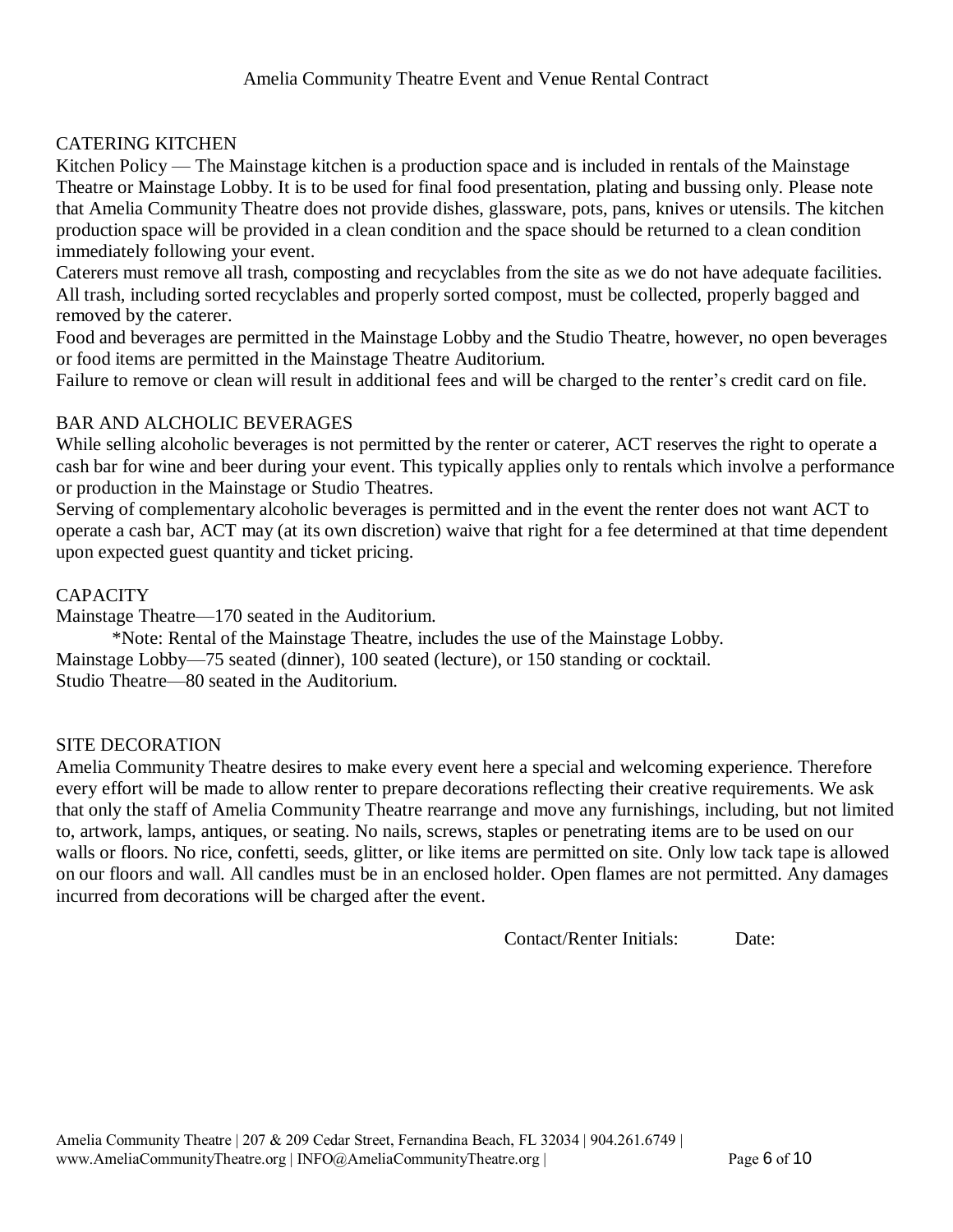#### **CONDUCT**

There is absolutely no drug use or smoking of any kind tolerated within the premises. Disparaging remarks or any type of physical violence will not be tolerated and will be cause for immediate expulsion at the Theatre's own discretion. Renter and guests shall use the premises in a considerate manner at all times. The renter is responsible for the actions and conduct of guests at the event. Conduct deemed disorderly at the sole discretion of Amelia Community Theatre staff shall be grounds for immediate expulsion of individuals from the premises and if necessary, conclusion of the rental period. In such cases no refund of the event costs shall be made, and the renter is responsible for the full cost of the event.

#### LIVE MUSIC/DJs/NOISE

Amelia Community Theatre encourages music and dancing. However, please be aware that the Theatre's premises are located near residential housing and therefore City of Fernandina Beach noise regulations do apply. In the event that renter's event creates a disturbance due to high noise, Amelia Community Theatre's staff and/or agents have full authority to ask the renter, DJ or live music presenter to turn the entertainment down and/or off. If repeated disturbances are created, at the Theatre's discretion, the renter may be expelled from the premises or the offending noise will be ended. In the event of disturbances to the point of expulsion, no portion of the event costs will be refunded to renter and the renter will be responsible for those full costs.

#### CANCELLATION

The Date-Hold Deposit is non-refundable unless canceled within the timeframe listed below. The Damage Deposit is refundable (Non-charged in the event of cancellation). All Deposits will be refunded, if rental is canceled in writing 25 days prior to the event. Cancellations occurring within the 24 days prior to the event, forfeit the Date-Hold Deposit. Cancellations occurring within 48 hours of the event are subject to one half (50%) cost of the event, not including the Date-Hold Deposit.

#### LOAD-IN/LOAD-OUT

All load-ins and load-outs must take place within the designated timeframe. Amelia Community Theatre is not responsible for checking in or handling any items brought into the venue by rental/contracted companies. All external items must be checked in and signed for by the client or client's representative. All excess material (such as bubble wrap, boxes, hangers, plastic, etc.) created by deliveries must be removed and disposed of by rental company, client, or client's representative.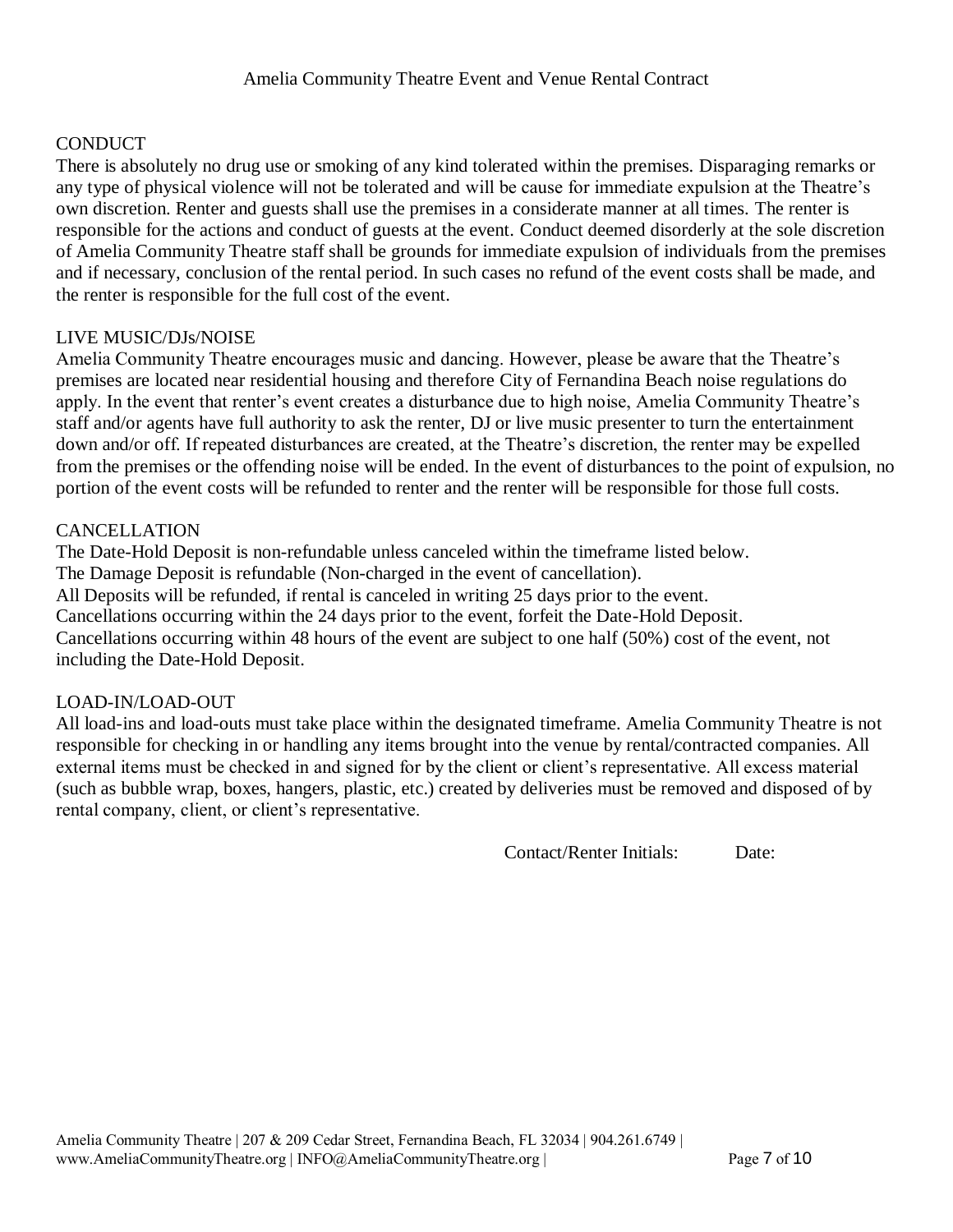# CLEANING, TRASH AND EQUIPMENT REMOVAL

Amelia Community Theatre will be in a clean condition prior to your event. Within two (2) hours following the event (within the designated time slot of the rental), you are required to return the space to the same clean condition in which it was found.

All trash, including sorted recyclables and properly sorted compost, must be collected, properly bagged and removed by the renter or the caterer (as applicable).

#### CITY, COUNTY, STATE AND FEDERAL LAWS

Renter agrees to comply with all applicable city, county, State, and Federal laws and shall conduct no illegal act on the premises. This is a drug free and non-smoking facility at all times. The Renter shall not sell alcohol on premises at any time. renter may not serve alcohol to minors on the premises at any time. renter agrees, for everyone's safety, to ensure alcoholic beverages are consumed in a responsible manner. Amelia Community Theatre reserves the right, in its exclusive discretion, to expel anyone who in its judgment is intoxicated or under the influence of alcohol or drugs, or who shall in any manner do or participate in any act jeopardizing the rights, use permit, or insurability of Amelia Community Theatre or the safety of its staff, guests, or building contents.

#### ENTRY AND EXIT

The Renter agrees that Theatre staff may enter and exit premises during the course of the event. A representative of Amelia Community Theatre will be on site during your entire event and will be checking periodically with the responsible parties to insure everything is running smoothly. They will also be checking the bathroom and overall premises, and will be available for questions or to respond to needs or issues that may arise at any time.

#### LOST AND FOUND

Amelia Community theatre takes no responsibility for personal effects and possessions left on premises during or after any event. We do, however, maintain a lost and found and typically hold recovered items for approximately 30 days. Every reasonable attempt will be made to return any recovered item to its rightful owner.

# PROMOTIONS AND COPYRIGHT

It is important to us that you have a fantastic and successful event. Certain elements and images related to Amelia Community Theatre are subject to copyright law. Should Amelia Community Theatre be engaged in the promotion or co-production of your event, it is important that we see and approve all marketing messages and communications.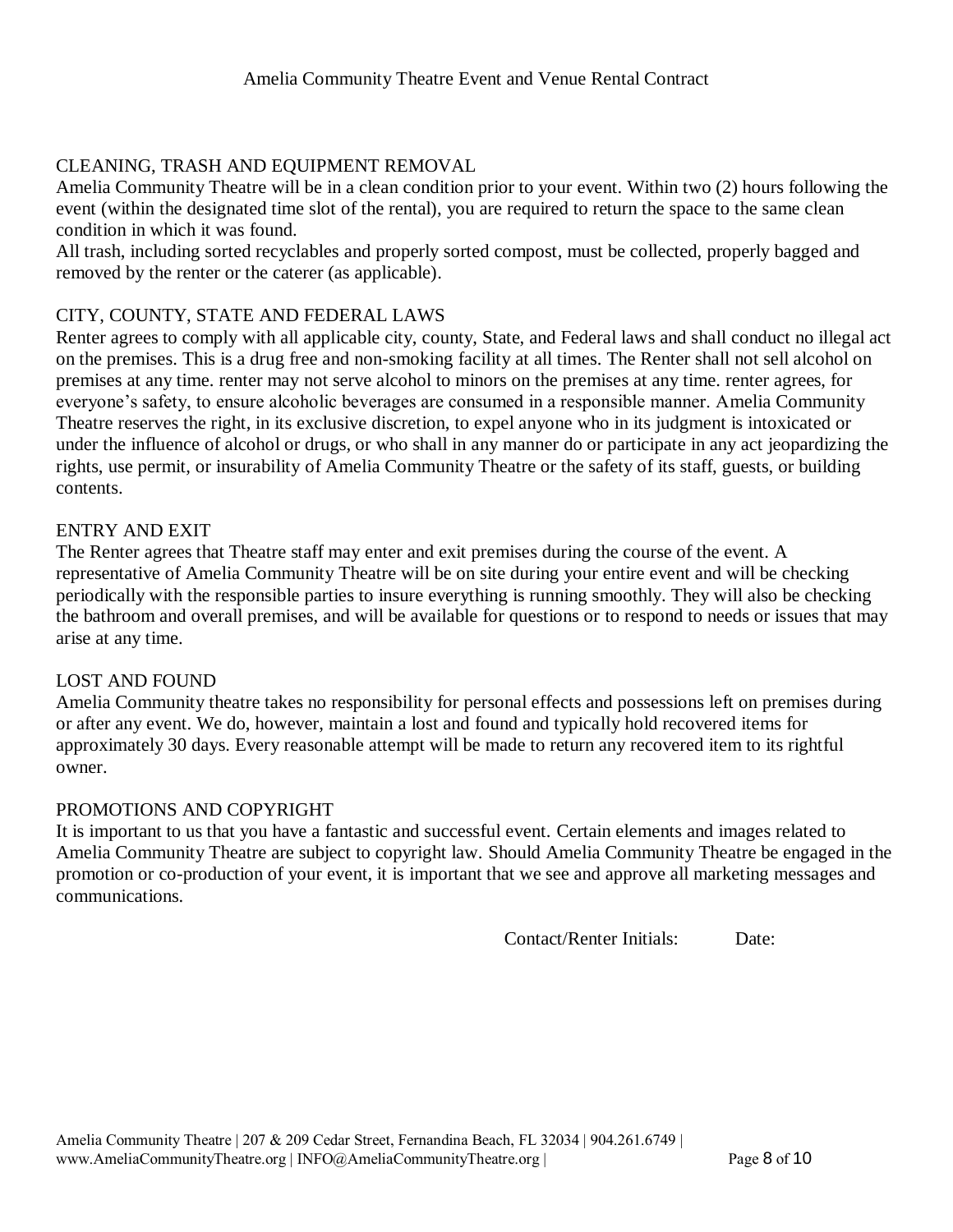MULTI-DAY RENTAL SCHEDULE

| <b>Onsite Times for Multi-day Events</b><br>Please list all days of the event.                                                                                                                                                                                                                                                                   |                                |                               |  |
|--------------------------------------------------------------------------------------------------------------------------------------------------------------------------------------------------------------------------------------------------------------------------------------------------------------------------------------------------|--------------------------------|-------------------------------|--|
| "Load-In Time" – When you plan to first arrive onsite at the Theatre.<br>"Event Start Time" – When you expect guests to first arrive onsite at the Theatre.<br>"Event End Time" – When you expect the guests to have finished departing from the Theatre.<br>"Load-Out Time" – When you plan to leave the Theatre after the event has concluded. |                                |                               |  |
| Date: $\frac{\phantom{1}}{\phantom{1}}$                                                                                                                                                                                                                                                                                                          | Date: $\_\_$                   | Date: $\_\_$                  |  |
| Load-In Start Time: __________                                                                                                                                                                                                                                                                                                                   | Load-In Start Time: _________  | Load-In Start Time: _________ |  |
| Event Start Time:                                                                                                                                                                                                                                                                                                                                | Event Start Time: _________    | Event Start Time:             |  |
| Event End Time:                                                                                                                                                                                                                                                                                                                                  |                                |                               |  |
| Load-Out End Time: __________                                                                                                                                                                                                                                                                                                                    | Load-Out End Time: ___________ | Load-Out End Time: __________ |  |
| NOTES:                                                                                                                                                                                                                                                                                                                                           | NOTES:                         | NOTES:                        |  |
|                                                                                                                                                                                                                                                                                                                                                  |                                |                               |  |
| Date: $\_\_$                                                                                                                                                                                                                                                                                                                                     | Date: $\_\_$                   | Date: $\_\_$                  |  |
| Load-In Start Time:                                                                                                                                                                                                                                                                                                                              | Load-In Start Time:            | Load-In Start Time: _________ |  |
| Event Start Time:                                                                                                                                                                                                                                                                                                                                | Event Start Time:              | Event Start Time: ________    |  |
|                                                                                                                                                                                                                                                                                                                                                  | Event End Time:                |                               |  |
| Load-Out End Time:                                                                                                                                                                                                                                                                                                                               | Load-Out End Time: __________  | Load-Out End Time:            |  |
| NOTES:                                                                                                                                                                                                                                                                                                                                           | NOTES:                         | NOTES:                        |  |
|                                                                                                                                                                                                                                                                                                                                                  |                                |                               |  |
|                                                                                                                                                                                                                                                                                                                                                  |                                |                               |  |
|                                                                                                                                                                                                                                                                                                                                                  |                                |                               |  |